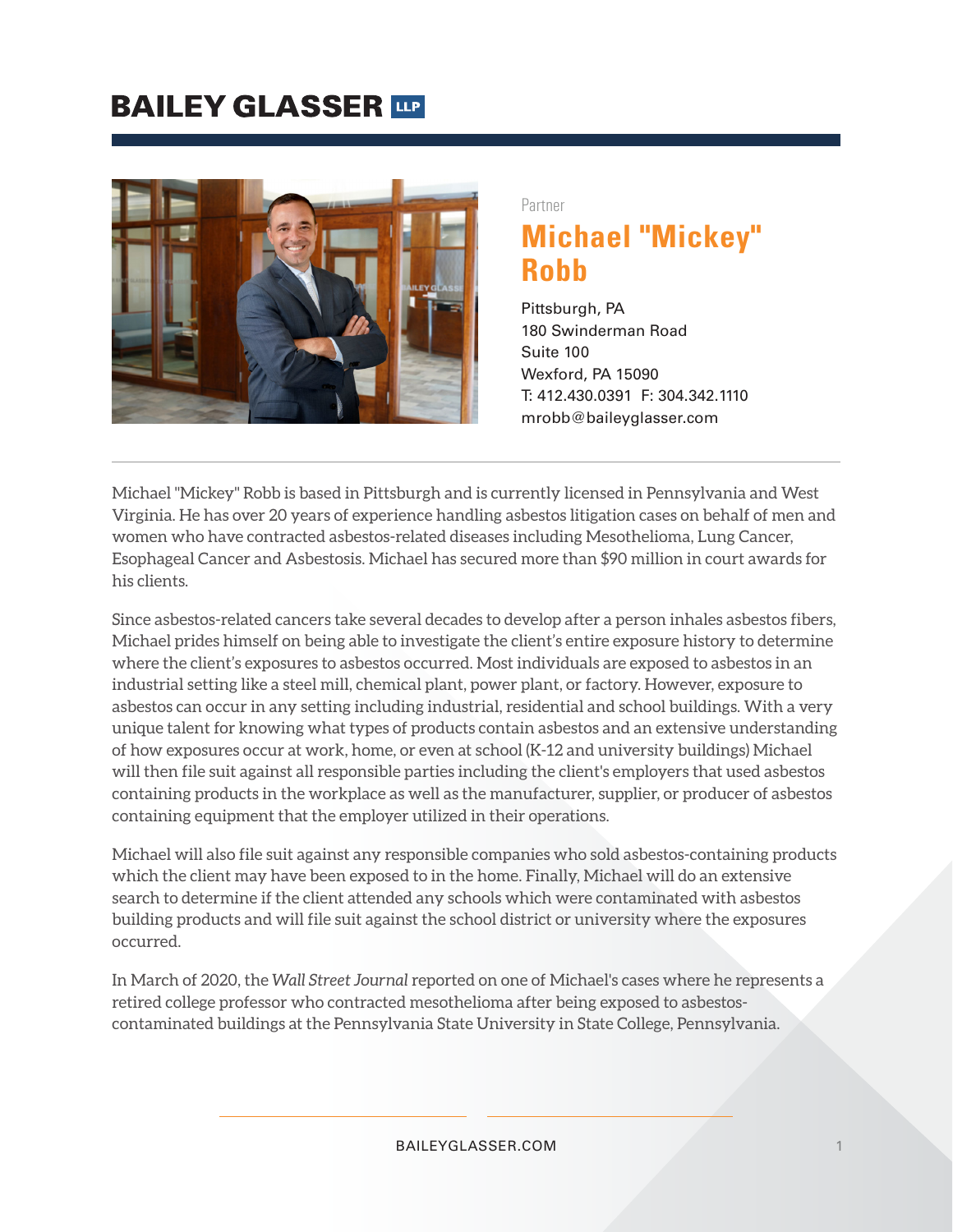# **BAILEY GLASSER TIP**

#### MICHAEL "MICKEY" ROBB

Michael's extensive investigation into Pennsylvania State University has shown that not only were the buildings his client worked in contaminated with asbestos but so are hundreds of other buildings on the university's main campus and satellite branch campuses located throughout Pennsylvania.

Asbestos cases are very complicated and Michael has an incredible drive and passion to bring justice on behalf of his clients and their families. If you or a family member have been diagnosed with Mesothelioma, Lung Cancer, Esophageal Cancer and Asbestosis call Michael today for a free consultation.

### **Awards & Accolades**

#### National Trial Lawyers Top 100 Civil Plaintiff, 2019

Michael is also a successful inventor and has been granted multiple United States Patents and Trademarks. Michael appeared on NBC's hit TV show Shark Tank in 2016. Following his television appearance, Michael's invention was sold all around the world and has been featured in almost every major news outlet including CNBC, NBC, USA Today, YAHOO, and Forbes Magazine.

### **Practice Areas**

Asbestos and Lung Disease Catastrophic Personal Injury Consumer Litigation Medical Malpractice Product Liability

### **Education**

J.D., Widener University School of Law Fairmont State University

### **Admissions**

Pennsylvania US District Court, Western District of Pennsylvania West Virginia